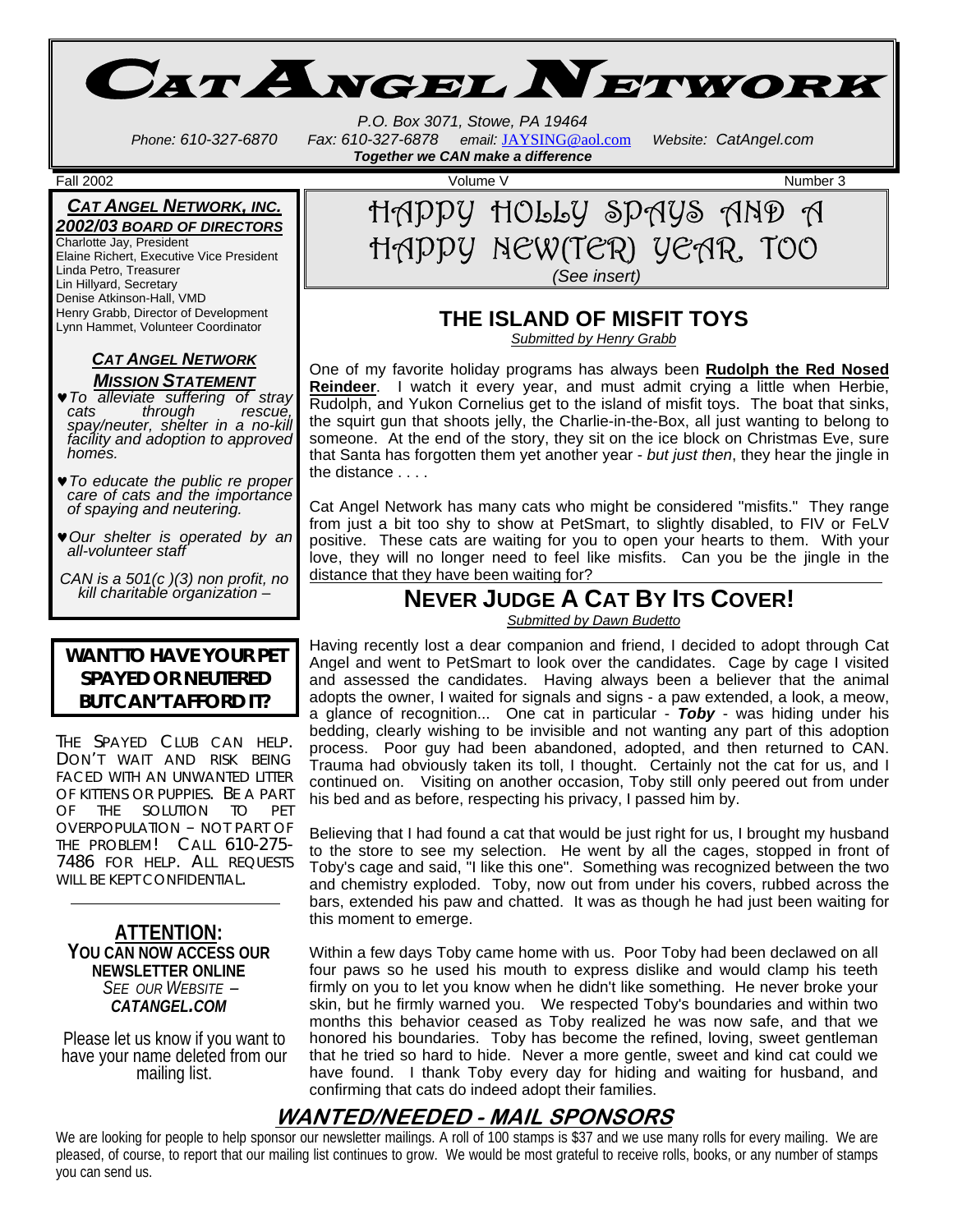# PUPPY PUPPET

First of all, I must tell you that Puppy Puppet is a very small black and white tuxedo kitty that I rescued and nursed back to health last summer. She had been seriously injured after being tossed outside during a hurricane in as a 6-weeks old kitten with a raging fever and her eye severely injured. She recuperated in my bedroom (a few extra months were tacked onto her recovery period - hmm). She learned to do "acrobats" as a way of begging for attention. Now when I say that word, she automatically does her little performance for me. Well, that's to introduce you to this little angel so you can understand her fierce loyalty and protective instincts for her personal angel (that would me!)

I woke up with a jolt at 5 a.m. to a savagesounding growl-hiss! My little Puppy Puppet was making sounds like I'd never heard from a cat. She was posturing and clawing at the sliding glass doors in my bedroom with vicious snarls that would make a Doberman watch dog cringe. I jumped out of bed to find two huge raccoons on my back deck with their faces plastered against the sliding doors, peering in at me, their paws scratching to get through the glass. Good thing the glass doors were closed or they might have tried to join me in bed. I banged on the glass and hollered a lot - but they were determined to find out what this strange enclosure, otherwise known as a bedroom, was all about. I finally succeeded in persuading them to go elsewhere and watch something other than Puppy Puppet and me. I guess they finally got my message that they were certainly more than welcome to visit the cabana at the back of the property, there to stuff their little tummies with the cat food I put out each day for my feral colony. It was very disconcerting to find two unfamiliar, bandit masked faces peering in at my sleeping body, but now I know that I'm safe as long as my Puppy Puppet is on guard duty!

# **DATABASE ASSISTANCE NEEDED!**

## **Volunteer Wanted**:

CAN wants to upgrade its existing database, and is seeking a volunteer to make the necessary changes to its Access 2002 database structure. If you are interested in finding out how you can help CAN in this way, please contact Roger Savage at RSavage@entermail.net.

#### *AHA! SO* **THAT'S** *HOW YOU CAN TELL!*

A three-year-old boy went with his dad to see a new litter of kittens. On returning home, he breathlessly informed his mother, "There were two boy kittens and two girl kittens." "How did you know that?" his mother asked. "Daddy picked them up and looked underneath," he replied. "I think it's printed on the bottom."

### **JOYS OF A BED HOG** *Submitted by Cindy Ker*n

 She came to us at the end of winter - one small, elderly cat who had suffered too many sudden changes in her life. She had been overwhelmed by the death of her person, the loss of her home, grief, life as a permanent shelter resident with other cats when she had no feline social skills, and a tumor on her thyroid gland that was almost certainly malignant. She needed a place where she could lie in the sun to watch the birds and squirrels until she would eventually join her person. We accepted her into our home so that she would experience a final kindness.

**WRONG!** We were confronted with five pounds of screaming, hissing, wailing, and moaning aggression! She resembled nothing more than a museum skeleton over which someone had thrown a much-used faux fur rug. Hair was falling out in large clumps from the thyroid disease as well as her fights at the shelter. We could count her vertebrae and see her ribs, hip and shoulder bones protruding. She had a nasty growth under her left eye, and we were totally unable to pet her without first running for antiseptic and bandages. She was so aggressive that we had no choice but to crate her.

 Stress caught up with her again and she was rushed to the emergency room within a few days with a severe upper respiratory infection. **Pookie** (yes, her) was so congested that she could only breathe through her mouth. My hat is off to our vet and the staff that managed to give her nose drops! I visited her almost every day or night of the ten days that she was in isolation; she soon responded to my visits with eager purrs although it is difficult to purr and sneeze at the same time! She would come out of her cage to sit on my lap, purring, sneezing, and bubbling. Before she left, our vet gave her a "mask" of anesthetic and removed the now enlarged and bleeding growth on her eye. Our vet also told me that Pookie's only hope was radioactive iodine treatment although that was quite expensive. Pookie had very high levels of thyroid hormone pouring into her body despite the fact that she was on extremely high levels of medication.

 We brought her home to my bedroom, a custom cat tree that Al had built, and her own set of toys. She still had no feline social skills and soon terrified poor Maude. We were giving her Interferon every other week for the respiratory problem, and we noticed that her behavior would improve slightly the week after she had taken the drug. Even her blood tests showed an improvement, but she remained nervous, irritable, and aggressive. She was definitely suffering, and so were we as well as our other cats.

 We discovered that she would walk in the yard in a harness and leash, that she liked to ride around standing on my shoulders, and that she liked to sit on my lap for brief periods of time. She cried piteously if she lost sight of me or if I left the house, but she would lie quietly on her cat tree if we shut the door to the bedroom before we left. We worked on temper and tolerance with her and she made some progress, but eventually we were faced with the only decision we could make: radioactive iodine treatment.

 She has had two treatments now, and should not need another. Her hair is silky smooth and she weighs almost nine pounds. She loves to sit on my lap and to watch the CNN news banner. Her emotional dependence on me has not lessened, although she now can sit in the window to watch the birds and squirrels without my presence. Our other cats are still wary of her but there seems to be some type of truce. She has nine more weeks to go before we can determine if she is cured, but we can see improvement already. She sleeps like a log at night and will occupy the whole bed if I allow it. I do have to move her some nights and have not had a single scratch.

 It breaks my heart to say this, but Pookie would do well in a home with no other cats and one person, preferably an older woman who does not work. She is very verbal, swears in six dialects, and is slow to adapt to change. Once she adjusts she is very loving and physically affectionate. Mama's girl will always have a place here, but she deserves so much more."

# MATCHING CHARITABLE GIFTS

Did you know that many employers will match charitable gifts dollar for dollar made by their current and retired employees? Your employer may be one of them. Please consider checking with your employer and you may be able to "double the dollars" of your next contribution to Cat Angel Network. If you would like more information on this subject, please call us or email us. Thanks for your consideration.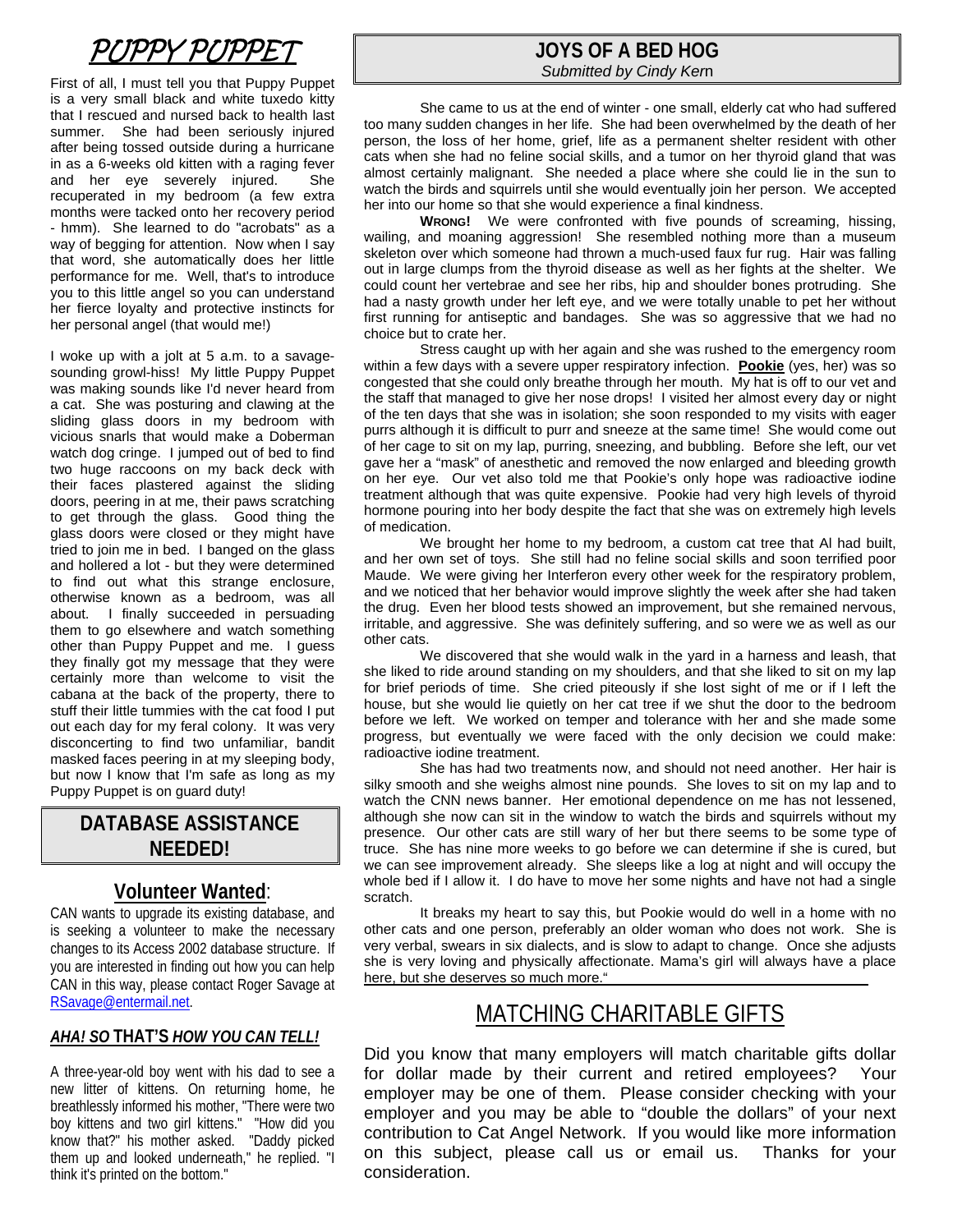#### *LETTERS, WE GET LETTERS . . .* **MAIL FROM ADOPTIVE PARENTS**

*Note: One of our rewards for the work we do is hearing from you, the adoptive parents of our little angels. Please send us updates and pictures.* 

\*\*\*\*\*\*\*\*\*\*\*\*\* *Dear Cat Angel Friends:* 

*Dan and I want to thank you and everyone at CAN for bringing our Baby Penny (formerly Baby Buddy) to us. She's a little sweetheart and really is our "baby". She loves lounging on our couch under a blanket and watching our fish. We've finally cured her of her digestive problem and now she is perfectly healthy and happy! We don't know what we'd do without her! Your work is very important and we thank you. Without you, we wouldn't have our Baby Penny. Thanks for all your efforts in helping the homeless kittens and cats in the area. We hope you enjoy the enclosed pictures of Baby Penny.* 

*Love, Dan, Angela and Baby Penny*  \* \* \* \* \* \* \* \* \* \* \* \* \* \* \* \* *Dear Charlotte:* 

*We just wanted to write to let you know how Boomer and Maisy are doing. We adopted them last September – brother and sister. We came with a plan to adopt only one kitten but upon your advice, adopted two – one to keep the other company. What good advice!!! We have said time and again how glad we were we listened to you! The two are inseparable, and the dog plays with them as much as they play with each other. Our kids just love them to death. The cats fit in perfectly with our family and we couldn't ask for better pets. Please know that they are loved very much and are spoiled just as if they were our kids. Thank you again for the good advice!* 

 *Sincerely, Margie Madilia* 

\*\*\*\*\*\*\*\*\*\*\*\*\*\*\*\*\* *To all my friends at Cat Angel Network:* 

*I'm sending some pictures of me at my new home. I'm SO busy and SO bad. I get into everything and still won't let my person cut my nails – I just wiggle too much. As you can see, I love the kitchen rug and I'm always waiting for something to eat – especially if it comes in a can.* 

*The sun room has a great view of birds and chipmunks. I have lots of toys and a big brother whom I'm always bothering. Please say hello to all my furry "brothers and sisters" at the shelter.* 

#### *Love to All, Tipper Gore*

*(Ed.Note: "Tipper" was one of the 17 feral cats we trapped at Whitehorse Retirement Community in Malvern. This success story just proves once again what an open and loving heart can do for one of God's little creatures.)* 

\*\*\*\*\*\*\*\*\*\*\*\*\*\*\*\*\*\*

# VOLUNTEER'S VENUE

*Submitted by Michele Christman* 

My relationship with Cat Angel Network started about 4 ½ years ago. I called and talked to Elaine and she told me that Cat Angel Network was a no-kill shelter. My husband and I went to the shelter to adopt a cat. We were very impressed with how clean the shelter was and how healthy the cats were. We saw **Smokey** (gray, of course) and fell in love with him. Then, we met **Holly** (a black and white tuxedo) and decided that Smokey needed a companion. Then, we went into the **CATCHEN** and there he was! **FRANKIE** - a semi-feral polydactyl gray and white tuxedo fellow. He was so beautiful and so scared. When I looked in his eyes, I knew that he was going to be coming home with us too! (Charlotte says you could feel the electricity flowing between Frankie and me.) So a one cat family was now three. Then about a year ago, **Mr. Grayson** came to the shelter, a big, beautiful pewter gray guy who had been abandoned and desperately wanted to be loved. Well, yes, he came home with us too. He is the only cat that I have ever seen that will walk away from his food to come greet you when you walk into the room.

Well, enough about my cats, although I could write about them all day. After we adopted our first three, I started volunteering at the shelter. I am so glad that I did because-I love it! I volunteer one night a week feeding, changing water dishes, scooping litter and visiting the cats. No matter what kind of day I have had, the minute I walk into the shelter I feel so much better. The cats are always so happy to see me. I guess the food might have something to do with it but they make me feel so needed, loved, valuable and important! Being in the shelter with the cats is a great stress reliever!

Some of the cats have been there as long as I have. King Louie and Lindy Lou were at the shelter the first time that I visited there and I always like to think of them as our mascots. I just love knowing that I am making such a difference in the lives of animals and I get a thrill every time I hear that another of our Cat Angels is going to a good home. I know that doing my part along with all of the other volunteers adds up to something wonderful. Also, I have to add that Charlotte is such a great role model. She is always in the shelter taking such good care of the cats, especially the tiniest kittens. We are all so lucky to have her (the cats and the volunteers).

# **CAN'S POLICY ON SPAYING AND NEUTERING**

<u>. Andre Sterne and Sterne and Sterne and Sterne and Sterne and Sterne and Sterne and Sterne and Sterne and St</u>

*Submitted by Elaine Richert, Adoption Coordinator* 

The reason we feel it is so vitally important to spay and neuter every cat turned in to us is that we daily see the suffering that results from the huge overpopulation of cats and dogs. Two or three cats will rapidly multiply to an overwhelming number within 2-3 years (female cats over 6 months old can have 3 litters a year, of 4-6 kittens each). Adoptive homes can be found for some, but these families will then not adopt from the shelters and SPCA's that are overflowing with kittens. "*Excess*" cats are put to sleep by the MILLIONS, right here in Pennsylvania and all over the U.S.

Most people that allow their pet cats and dogs to breed run out of friends and family members to adopt within the first year. They soon have 20 or more cats. We know, because dozens of people in this situation call us every day for help! They love animals but are overwhelmed by the number to care for and the complaints and threats of neighbors who tell them they're going to "*take care of the problem*," threatening to kill them or trap and remove them.

Our goal is to have ZERO killing of healthy and adoptable pets in all our shelters. That can only happen if all of us who truly care about the welfare of animals do everything we individually can to see that all cats and dogs we know are spayed and neutered BEFORE their first litter, which, by the way, prevents cats and dogs from acquiring certain cancers. I would be happy to provide additional information on the benefits of neutering, if you wish.

## *THOUGHT FOR THE DAY*

If you have men who will exclude any of God's creatures from the shelter of compassion and pity, you will have men who will deal likewise with their fellow men." -- St. Francis of Assisi

\*\*\*\*\*\*\*\*\*\*\*\*\*\*\*\*\*\*\*\*\*\*\*\*\*\*\*\*\*\*\*\*